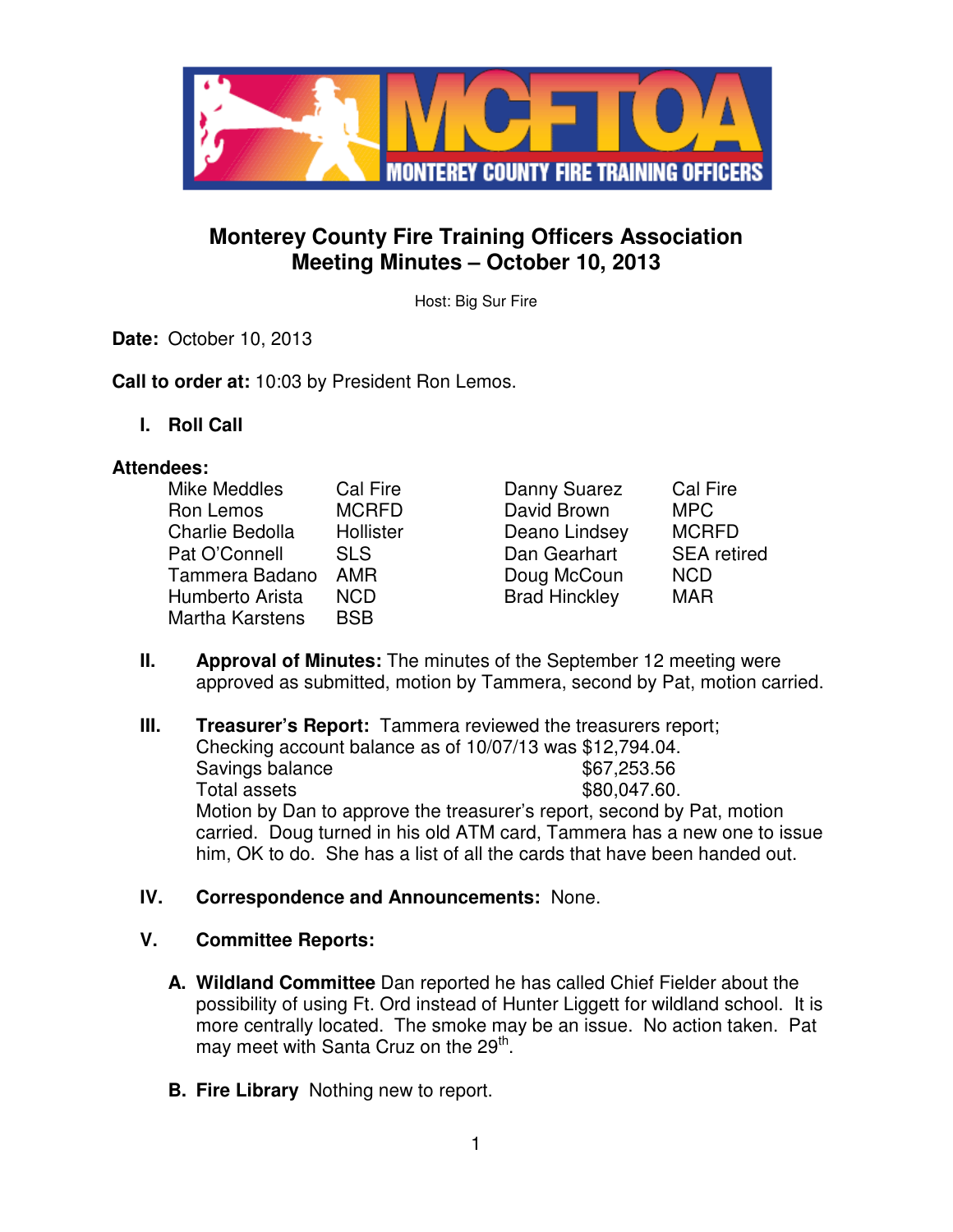

- **C. Programs/Training Classes** As John Owens is too busy we will put in Danny's name in place of his. During the meeting John returned Danny's call and he will also step down from the Board. We will need to appoint someone in his place.
- **D. Website** Dan reported it is still going well other than the "shop" portion of it. The Red Shift person will look at it when he returns on Monday.
- **E. Fire Academy** Dave said there were two classes being offered, Traffic management and EOC situational awareness, he wanted to confirm it was OK to run them through under our TOs contract with MPC. Motion by Deano to do it, second by Tammera, motion carried. Student numbers are down and several classes had to be cancelled. They are already looking ahead at the spring 2015 schedule.
- **F. Fire Chiefs Liaison Report** Humberto reported they met in Salinas, items discussed were: The LeMoore training, Investigators will be electing new Officers and are working with SO, new number designators for some engines, Tac-Med reps are Chiefs Urquides, Carreiro and Rodriguez, OES request to identify who is sitting in for UASI and GAA, ALS/EMS skill requirements, letter from Bud McDonald, nomination committee for Chief's elections are Chiefs Urquides and Orman, a reminder of the Marina FF memorial, IMT type III team, Citygate, OAC is revamping the "structure", Chiefs Rodriguez, Dempsey and Carreiro are the UASI advisory reps for regional grants.

#### **VI. Old Business**

- A. MCI drills. Lots of discussion, maybe have TOs do a table top, wait for the new revised MCI plan to come out, try to something early next year, January/February, start the triage tag Tuesday again, (again do this when the new plan is out), we would need to bring this back to Chiefs. We decided if we get the go ahead from Chiefs to have TOs pick quarterly dates so all shifts can participate in triage tag Tuesday. Tammera to bring us possible dates next meeting, do a table top and then follow up with a MCI drill. Big Sur offered to do the drill.
- B. Sell old wildland trailer/purchase a new one? Deano has looked at cost for 18' trailers and has seen used ones for around \$5,000. Discussion on what kind of materials would hold up best. Motion by Dan to pursue the trailer replacement not to exceed \$7,500, and sell the old one, second by Dave. Tammera can do up to \$7,000 on Paypal. Motion amended to add funds to include the logo/signing on the outside of the trailer, up to \$8,000,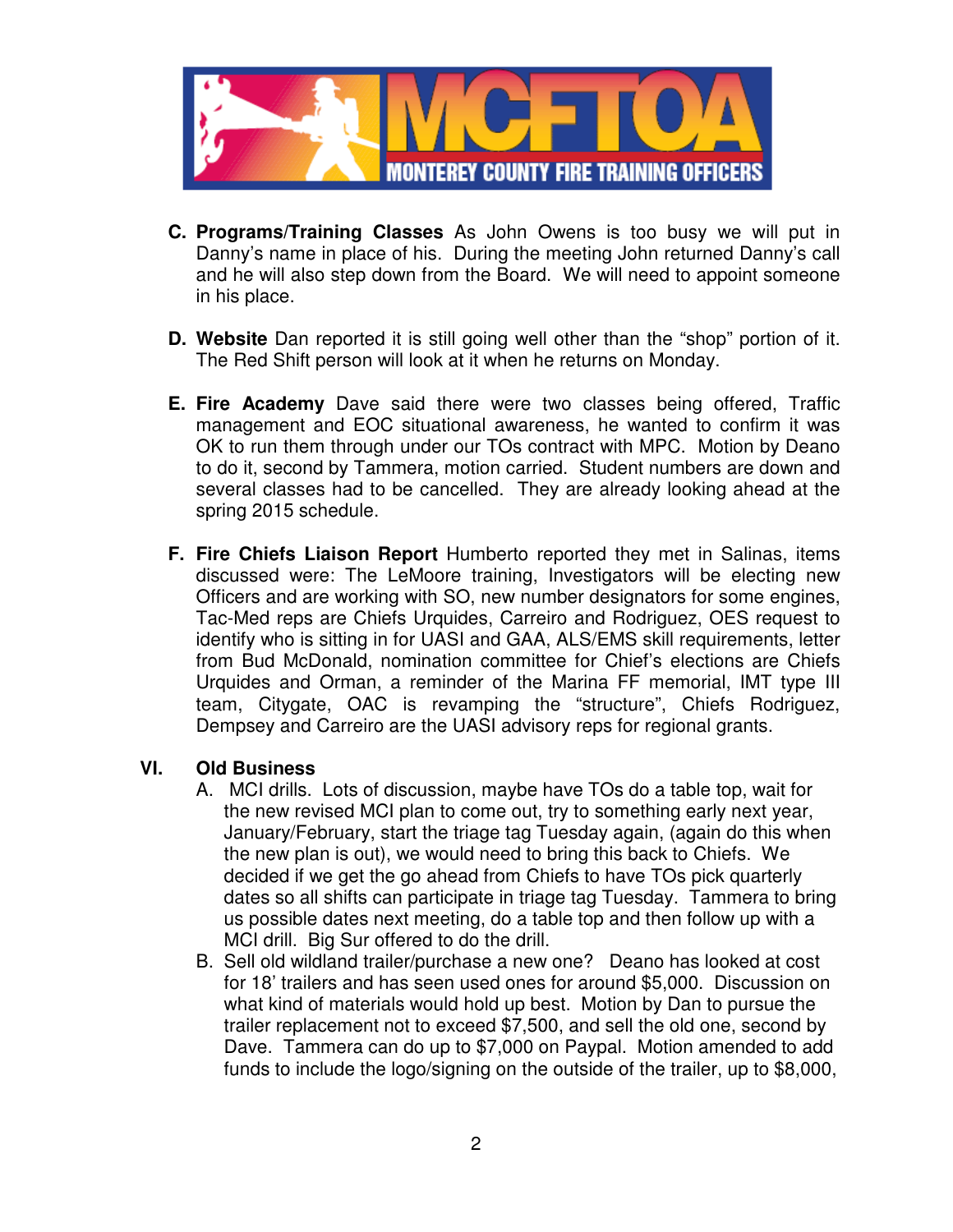

second by Pat, unanimous. OES needs a used trailer, we will contact them.

# **VII. New Business**

- A. Link our bank account with Chiefs? The Chiefs are paying a monthly fee on their account. Tammera and Humberto to work together to see what can be worked out with Chase then if needed pursue other banks. They will bring back any information next meeting.
- B. Lemoore training opportunity. Ron talked to the Lemoore rep about the fire control 5 class. We don't know what "type" it would be yet, if a cert would be available. Brad will follow up and get the particulars.
- C. Election of Officers. Nominations opened: Tammera was willing to stay on as Treasurer, Martha will stay on as Secretary. Dan nominated Tammera for Treasurer, Doug nominated Martha for Secretary, Tammera nominated Jason for President and Pat nominated Ron for Vice President. Nominations to stay open through October and November if needed. The Board goes until the end of 2014.

#### **VIII. Good of the Order**

Humberto – Some certificates being handed out are being questioned as being valid.

Brad – Reminded us of the Chiefs dinner next week.

Dave – Asked if there was any word on the fire trailer? Not yet.

Charlie – There will be a couple classes coming up next year on auto ex. Pat – The Draeger trailer training has been going on and will be completed this week. It will be able to start being used at other departments probably by early next year. There will be instructor costs.

Dan – Pat (and "Rex") was the XMY profile of the month on our web site. Doug – We will probably need to reprogram our radios again, there were licensing issues on some of the frequencies. Type 4, 5, 6 and 7 engines will be classified now as "50" series.

Mike – He will be the Training Officer at the Cal Fire HQ.

Danny - VMP burns will be going on and they could use help staffing them.

# **IX. Adjournment** Meeting adjourned at 12:10 PM.

Next Meeting November 14, 2013. MPC Public Safety Training Center 2642 Colonel Durham Street Seaside, CA. 93955 **Host AMR** 

Minutes prepared by Martha Karstens